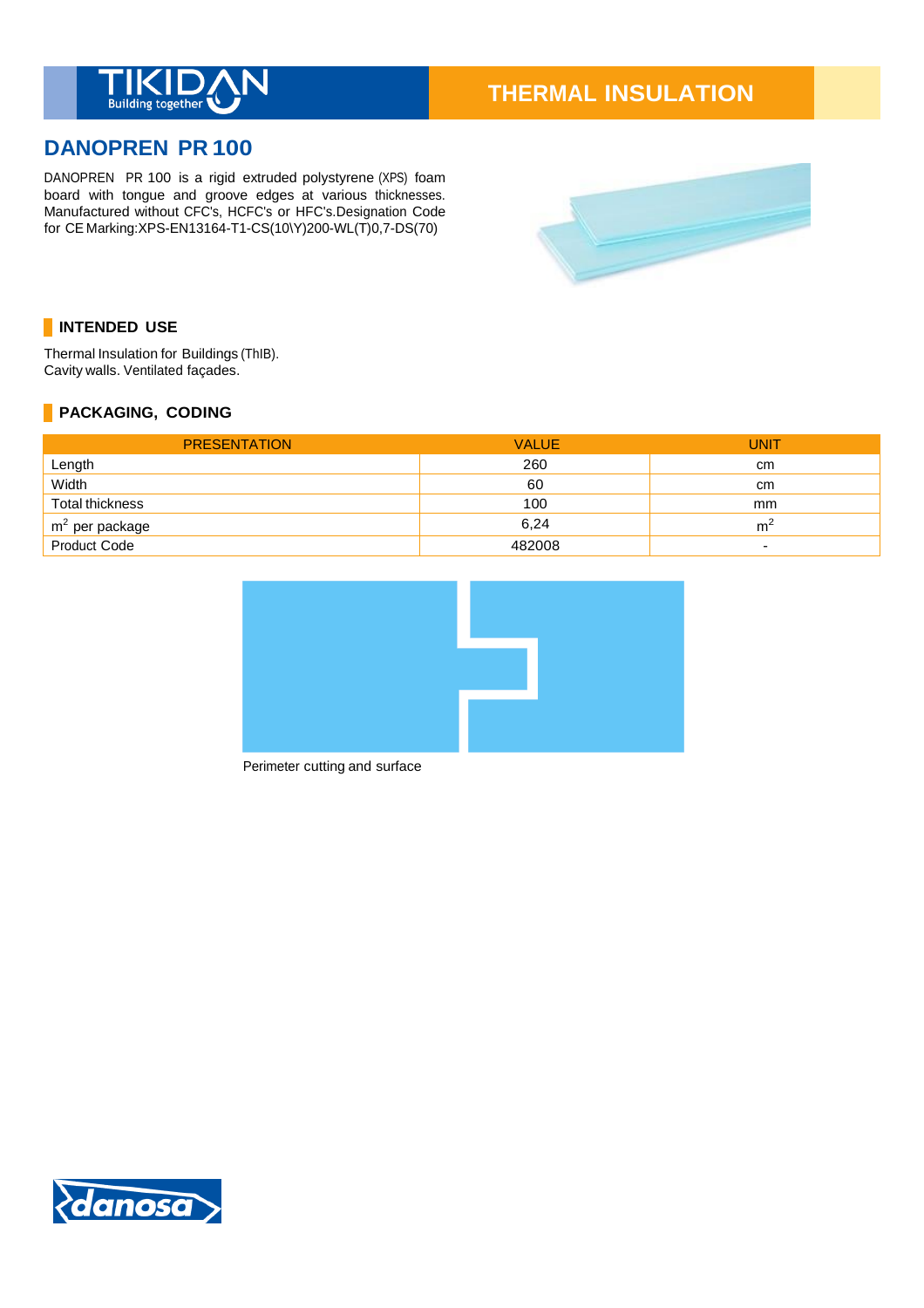

#### **TECHNICAL DATA**

| <b>TECHNICAL DATA</b>                                | <b>VALUE</b>    | <b>UNIT</b>       | <b>STANDARD</b> |
|------------------------------------------------------|-----------------|-------------------|-----------------|
| <b>Thickness</b>                                     | 100             | mm                | EN 823          |
| Thickness tolerance                                  | $-2/+3$         | mm                | <b>EN 823</b>   |
| Length                                               | 260             | cm                | <b>EN 822</b>   |
| Length tolerance                                     | ±10             | mm                | <b>EN 822</b>   |
| Width                                                | 60              | cm                | <b>EN 822</b>   |
| <b>Width Tolerance</b>                               | $-8/ +8$        | mm                | <b>EN 822</b>   |
| <b>Flatness</b>                                      | 6               | mm/m              | <b>EN 825</b>   |
| Squareness                                           | 5               | mm/m              | <b>EN 824</b>   |
| <b>Thermal Resistance</b>                            | 2,75            | $m^2$ K/W         | EN 12667        |
| Compression strength <sup>(2)</sup>                  | >200            | kPa               | <b>EN 826</b>   |
| Long-term water absorption by total immersion        | 0.7             | Vol.%             | EN 12087        |
| Long-term water absorption by diffusion              | 3               | Vol.%             | EN 12088        |
| Water absorption by freeze-thaw cycling              |                 | Vol.%             | EN 12091        |
| Water vapour diffusion resistance factor $( )^{(4)}$ | 80              | $\blacksquare$    | EN 12086        |
| <b>Dimensional Stability</b>                         | 5               | $\%$              | EN 1604         |
| Reaction to fire                                     | E               | Euroclase         | EN 13501-01     |
| Coefficient of linear thermal expansion              | 0.07            | $mm/m\cdot K$     |                 |
| Working temperature range (Celsius degrees)          | $-50/ + 75$     | $^{\circ}C$       |                 |
| Specific heat                                        | 1.450           | J/kg·K            |                 |
| Nominal density                                      | 32              | kg/m <sup>3</sup> | EN 1602         |
| Capillarity                                          | Null            |                   |                 |
| Edge treatment                                       | Tongue & Groove | $\blacksquare$    |                 |
| Surface                                              | Skinned         |                   |                 |

(2) Short-term (instant) test method; value reached at yield point or 10% deformation, whatever it comes first.

(4) For skinned products it depends on thickness: the higher the thickness, the lesser the m-value

#### **TECHNICAL SPECIFICATION DESCRIPTION**

 $m^2$  of cavity wall or ventilated façade thermal insulation, by means of DANOPREN PR extruded polystyrene (XPS) rigid foam boards of mm thickness, with a declared thermal conductivity  $D = \underline{\hspace{1cm}} W/m$  K; declared thermal resistance RD =  $\underline{\hspace{1cm}} m^2$  K/W; Euroclass E fire reaction classification, according to EN 13501-1 and designation code XPS-EN13164-T1-CS (10\Y) 200-WL (T) 0,7-DS (70), according to EN 13164 harmonized technical specifications.

#### **STANDARDS & CERTIFICATION**

Main regulatory/standardization references- EPBD Recast 2010/31/EU. Energy Performance of Buildings- Construction Products Regulation (UE) 305/2011 laying down the harmonised conditions for the marketing of construction products.- EN 13164. Thermal insulation products for buildings – Factory made extruded polystyrene foam (XPS) products – Specification- UK: Building Regulations 2010 (SI 2010/2214) amended in 2012 and 2013. Approved Documents (2013) - L1A, L1B, L2A, L2B. Standard Assessment Procedure - SAP 2012CE markingConformity according to EN 13164 for all DANOSA factory made XPS products in Europe.Voluntary quality mark certificate.French ACERMI Certificate granted to DANOPREN PR, in compliance with EN 13164 and own ACERMI rules.Spanish Marca AENOR granted to DANOPREN PR, in compliance with EN 13164.Quality managementRegistered Firm in compliance with EN ISO 9001, granted by BUREAU VERITAS to DANOSA XPS manufacturing site at Tudela (Navarra- Spain)Registered Firm in compliance with EN ISO 9001, granted by BUREAU VERITAS to DANOSA XPS manufacturing site at Leiria (Portugal)

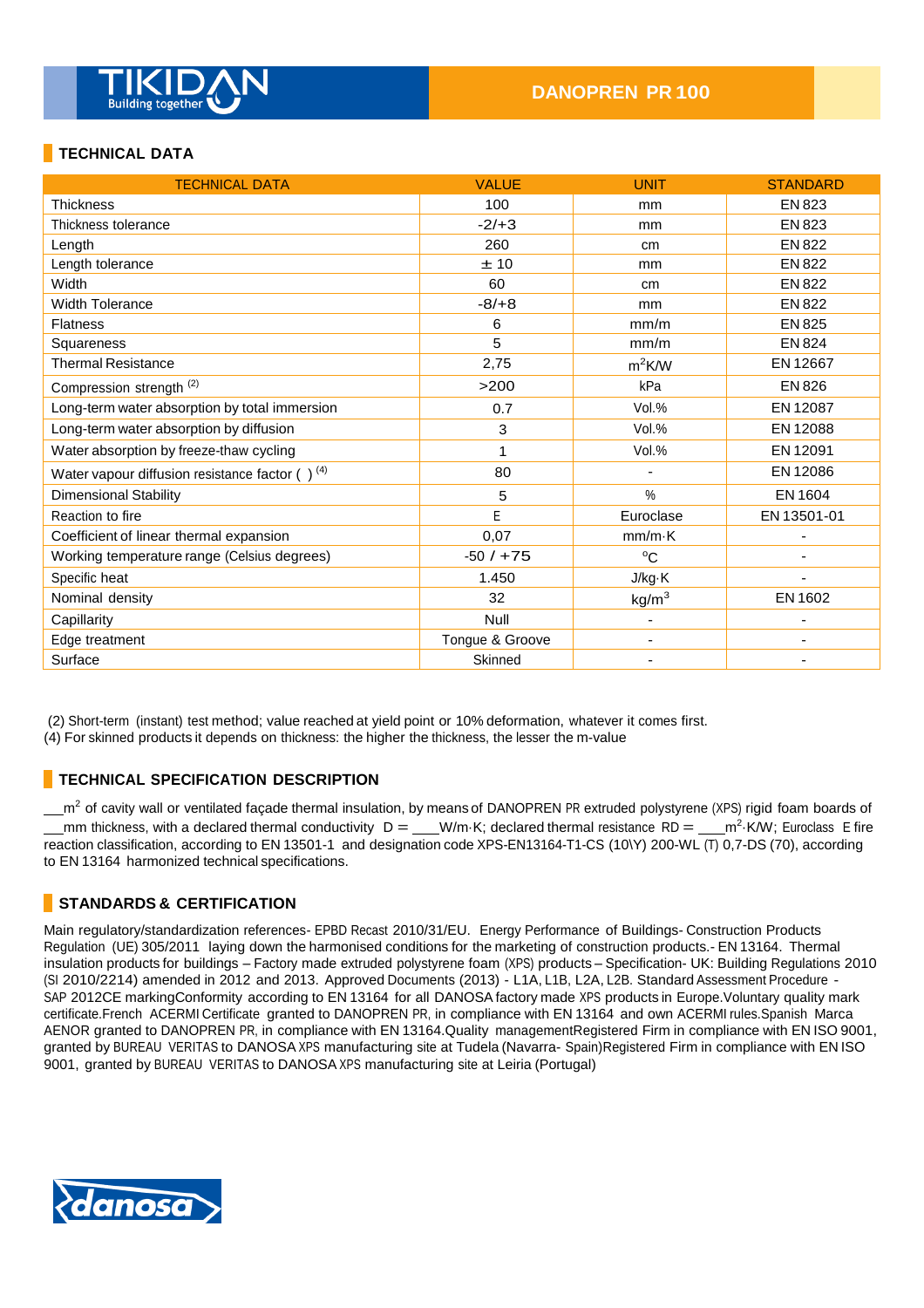

#### **ADVANTAGES AND BENEFITS**

- Easy and safe handling of the DANOPREN PR XPS boards: they are light, do not irritate the skin, do not give off dust, maintain their physical integrity. Consequence: easier storage and installation job on-site.

- Negligible long-term water absorption. Two consequences: 1. Storage and installation job can be done even under adverse weather conditions; 2. Thermal performance is not degradated by long-term water absorption.

- Long-term high compressive and mechanical strength. Two consequences: 1. The XPS boards are robust enough to withstand rough handling during transport and installation without losing their physical integrity or their performance as thermal insulation; 2. Where placed under permanent load, the thickness and, therefore, the Thermal Resistance (obviously proportional to the thickness), will be maintained at long-term.

- Thanks to its water absorption and mechanical resistance, the DANOPREN PR XPS boards, properly installed, show a durability equal to the service life of the building in which they are incorporated. Three consequences: 1. Continuous energy saving; 2. Equivalent continuous reduction of CO2 emissions, and 3. Maintenance costs (repair, replacement) null.

- Eventually, and depending on the installation system, it may be feasible to re-use the DANOPREN PR XPS boards. As a consequence, a maximum level of environmental sustainability can be obtained, closing the product life-cycle by opening a new life-cycle within the concept "from cradle to cradle".

#### **INSTALLATION**

CAVITY WALL AND VENTILATED FAÇADE

- When installing the DANOPREN PR XPS insulation boards in cavity walls, it will be checked that the cavity is free of mortar projections and debris that may interfere with placement of insulation boards

- The substrate wall should provide a smooth and uniform surface to give proper support to DANOPREN PR boards.

- Thanks to the DANOPREN PR boards high water vapour diffusion resistance factor (m), it is not necessary to install vapor barrier. The boards themselves show a performance strong enough as barrier, for the usual applications and climates, to avoid interstitial condensation. In exceptional applications, such as cold stores (temperatures down to -40 degrees Celsius), it is mandatory however to always install a proper vapor barrier, checking then its correct position (by the "warm" side of the insulation, i.e., looking out of the the cold store itself).

- If DANOPREN PR boards fixing or gluing to the substrate wall is needed, check this is properly done. In any case, the boards rigidity and strength assure they will not move or creep after being installed, causing the appearance of both thermal bridges and air leakage by convection between the "warm" and "cold" cavity sides. In the case of ventilated façades the DANOPREN PR boards can be fixed with a minimum of four mechanical fixings close to board corners and one in the center. Otherwise, they may alternatively be adhered to the substrate wall covering at least 80% of its surface with adhesive.

- The DANOPREN PR boards show a Tongue & Groove edge treatment. The joints formed must be firmly pressed to be tight. This edge treatment actually involves that joints between boards will stop entirely any air leakage by convection between the "warm" and "cold" sides of the cavity. Thus the installation can be simplified.

- In case the cavity wall is higher than the boards length, the missing area must be properly completed with board pieces in order to provide thermal continuity, thus preventing the formation of thermal bridges and air leakage by convection. In fact, DANOPREN PR boards, in order to fit most of the typical cavity heights, reach 2.60 m in length, with this length vertically oriented within the cavity. - At ventilated façades, the cladding must be fixed to the substrate wall or to an auxiliary self-supporting structure. DANOPREN PR boards must not carry the cladding weight.

- At ventilated façades the thermal bridge caused by the cladding fastenings should be taken into account for thermal calculations.

#### **INDICATIONS AND IMPORTANT RECOMMENDATIONS**

- Check that the product has arrived on-site within the original packaging, properly labeled and in perfect condition.

- Check the presence of CE marking and DoP (Declaration of Performance).
- Check, if specified in the project, the presence of a voluntary quality mark.
- Check that the thermal insulation is the one specified in the project.

- Check that the project technical specifications are followed, particularly in terms of dimensions, thickness, declared thermal conductivity, declared thermal resistance, water vapour diffusion resistance factor and fire reaction.

- Check that the installation follows what specified in the project, particularly the order of layers in the roof and the correct position of the thermal insulation layer with respect to the rest.

- Check the continuity of the thermal insulation layer, avoiding the presence of thermal bridges, particularly where close to every detailing. Examples: windows lintels, jambs and sills; perforations; roof parapets; floors; pillars.